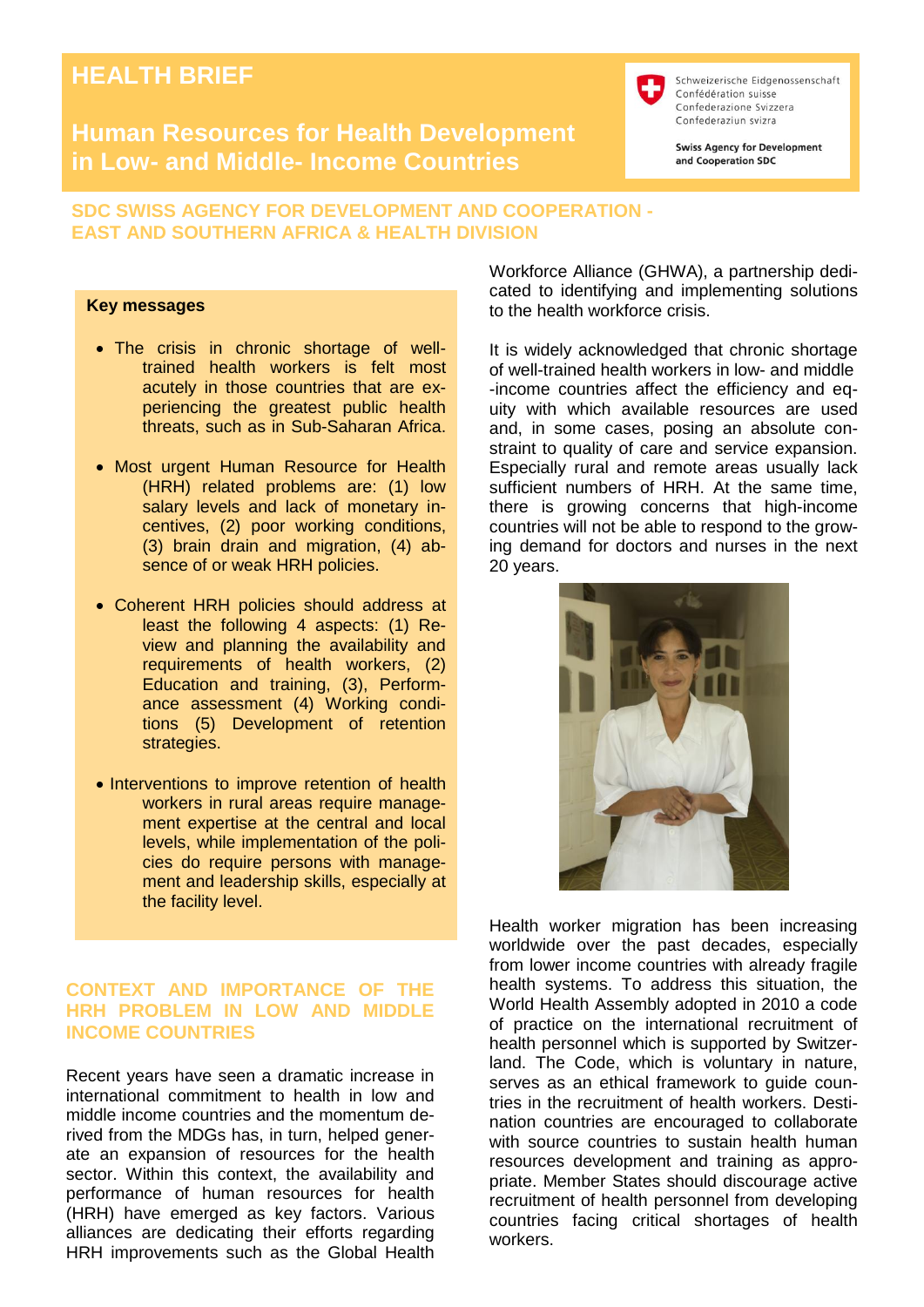#### **HRH RELATED PROBLEMS**

The crisis in chronic shortage of well-trained health workers is felt most acutely in those countries that are experiencing the greatest public health threats, such as in Sub-Saharan Africa.

Countries with a critical shortage of health service providers



Source: WHO (2006)

In many countries, the performance and motivation of health workers is low. There are many reasons for this, among them: weak team building and supervision mechanisms, unpleasant physical working environments, low and sometimes even extremely low salary levels and monetary incentives, missing performance assessment, limited training opportunities, absent career plans and retention strategies, as well as incomplete implementation of governmental reform issues including health sector reform.

Indeed, in a recent study among Swiss governmental and NGO actors involved in HRH development, the following HRH problems were mentioned most frequently:

- (1) low salary levels and lack of monetary incentives
- (2) poor working conditions
- (3) brain drain and migration
- (4) absence of or weak HRH policies.

### **SWISS CONTRIBUTIONS TO HUMAN RESOURCE DEVELOPMENT**

An agreement to enhance the policy coherence of Swiss health foreign policy was signed between the Federal Department of Foreign Affairs (FDFA) and the Federal Department of Home Affairs (FDHA) in 2006. In pursuit of such health foreign policy coherence, Switzerland has set the very ambitious goal to: "Manage migration of health professionals so as to ensure that the needs of labour markets in industrialized countries and emerging economies are satisfied, without depriving developing countries of the health workforce they need". A specific healthy policy still needs to be defined.

Against this background, Switzerland supports, through its development assistance, a substantial number of initiatives and projects on changing the conditions for health care workers in their own countries. Swiss support helps to improve working conditions and career development prospects, enhances training capacities both at graduate and post-graduate level as well as in continuing professional education measures. Switzerland has also assisted in improving physical working environments and health care infrastructure.

It can be observed that Swiss investments in human resource development are substantial but typically do not relate to stand alone investments in HRH development or the prevention of migration and in most instances make up an integral element of broader health systems strengthening efforts.

Investments in human resource development are channelled through different mechanisms (SDC, Swiss National Science Foundation Swiss Cohesion Funds, State Sectretariat for Economic Affairs, NGOs, etc.).

In order to enhance policy coherence in HRH among key stakeholders, it is of importance, that Swiss investments in human resource development in health has to be further coordinated into a broader and comprehensive Swiss health policy for cooperation with low- and middle income countries to address brain drain.

## **WHY HRH POLICIES ARE IMPORTANT**

There are **6 important reasons** why HRH policies can be a useful tool to better manage HRH problems:

- HRH policies can assist planning: Policies facilitate to establish perspectives for the future, define short-, mid-, and long-term availabilities and requirements
- HRH policies can define and delineate legal and institutional arrangements and define roles and responsibilities;
- HRH policies can set priorities;
- HRH policies can assist decision-making: a framework based on explicit criteria (e.g. on effectiveness, equity and sustainability), can choose priorities and guide their implementation;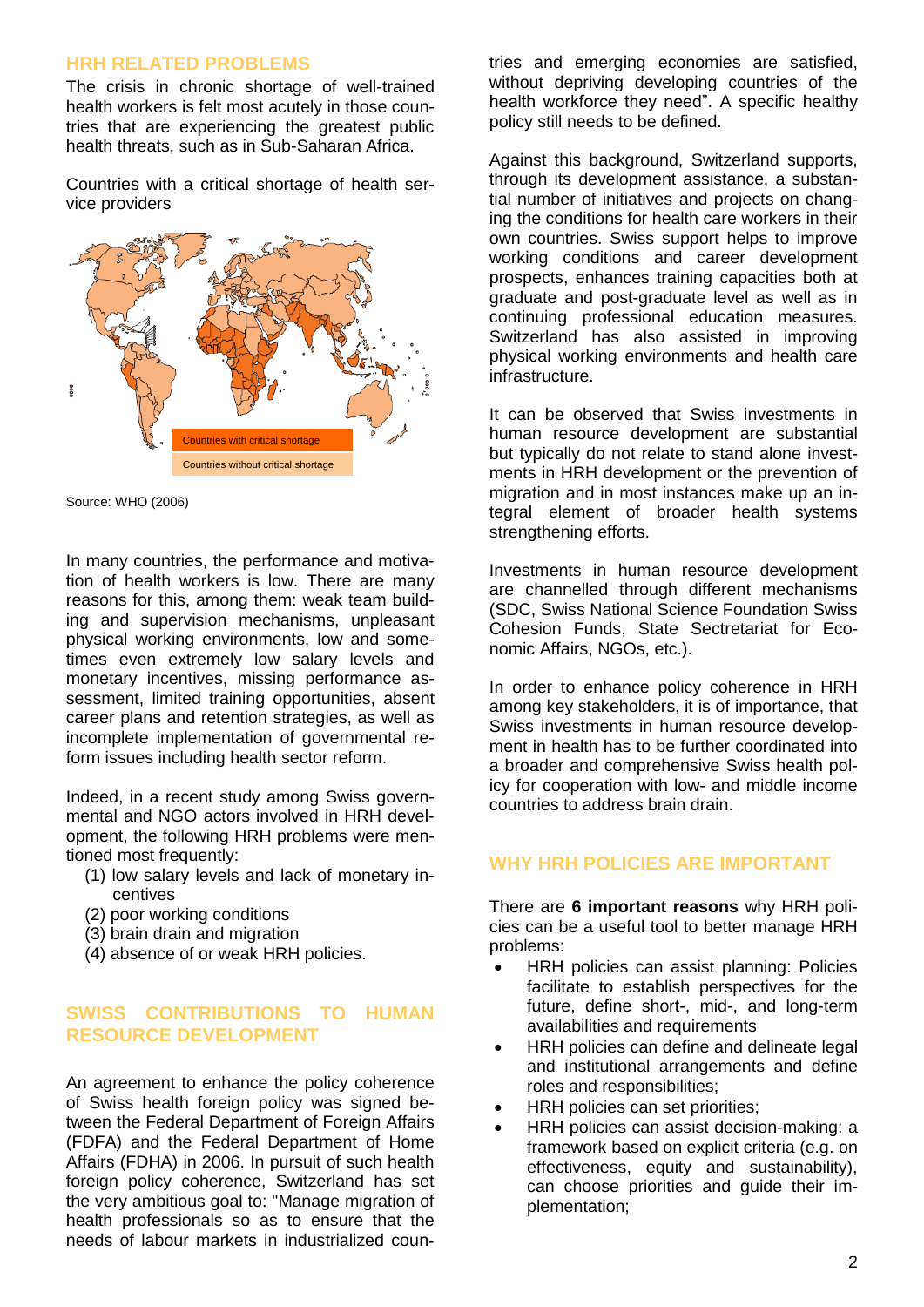- HRH policies allow the assessment of performance against defined and agreed on standards;
- HRH policies may allow concerted action across various stakeholders (e.g. different professional groups) and facilitate implementation of critical actions: Complex decisions (e.g. a shift from specialists to family practitioners) may be better accepted by concerned people and institutions if they have been established in a participatory way.

### **SPECIFIC POLICIES FOR BETTER MAN-AGEMENT OF HRH**

Generally spoken, the following **5 aspects** appear as **most important** to be addressed while establishing HRH policies (based on Martinez and Martineau - see resources and additional reading):

 **Review and planning the availability and requirements of health workers.** This aims to make sure that a sufficient number of personnel with the appropriate skills is available and that the personnel is adequately and equitably distributed across geographical regions, health facilities and levels of care. Addressing profession/speciality imbalances, geographical imbalances, institutional and services imbalances, public and private imbalances, and gender imbalances is among the biggest challenges and involves the conceptualisation and successful implementation of incentives for addressing these imbalances.



 **Education and training**. Training approaches need to tie into national health policies and priorities, such as the promotion of family medicine services or PHC and respond to required HRH skill patterns. Issues to be address may include: establishment of training curricula adapted to the health policy objectives, development of new pedagogic approaches, development of training infrastructures (e.g. decentralisation of training institutions), training of trainers, etc. With regard to initial training, appropriately trained staff implies often significant changes in existing medical and nursing curriculum, pedagogical methods, and in admission criteria. With regard to continuous education and inservice training, it is not only important to develop and implement corresponding policies for maintaining and improving quality skills of health staff but to address motivation and performance especially in rural areas. Further, public health, administration and management skills and/or the training of district managers require attention.

- **Performance assessments.** This relates to examining the performance of HRH policies by comparing planned with achieved activities and commitments. One important focus of such performance assessment mechanisms is to examine why targets are or are not being met, in terms of the processes or means that have been chosen to achieve a given target, and the level of success of implementation of these processes or means. Performance assessment relates also to the optimisation of service production processes and to ensuring that health workers are motivated to provide effective, efficient and high quality services which do match the demand of the population. Issues to be addressed within HRH policies include: guidelines with regard to the division of work, payment methods, management practices, accountability mechanisms.
- **Working conditions**. This relates to guidelines and procedures to recruit and retain health workers, salary levels and (non) monetary incentives schemes, career management, workplace mobility, infrastructure, drugs, supplies, inter-personnel communication, and individual performance assessment.
- **Retention strategies.** Common country approaches include the development of (a) education and regulatory interventions, (b) monetary compensation (direct and indirect financial incentives) and (c) management, environment and social support (WHO 2009).

Many different persons and groups are directly or indirectly concerned by HRH policies and should be involved in the process of HRH policy development. Minimally they include (based on Dussault and Dubois, see resources and additional reading):

• Those who define and negotiate working conditions: Ministries of Health, Finance, Civil Service, Planning as well as trade unions and hospital boards;